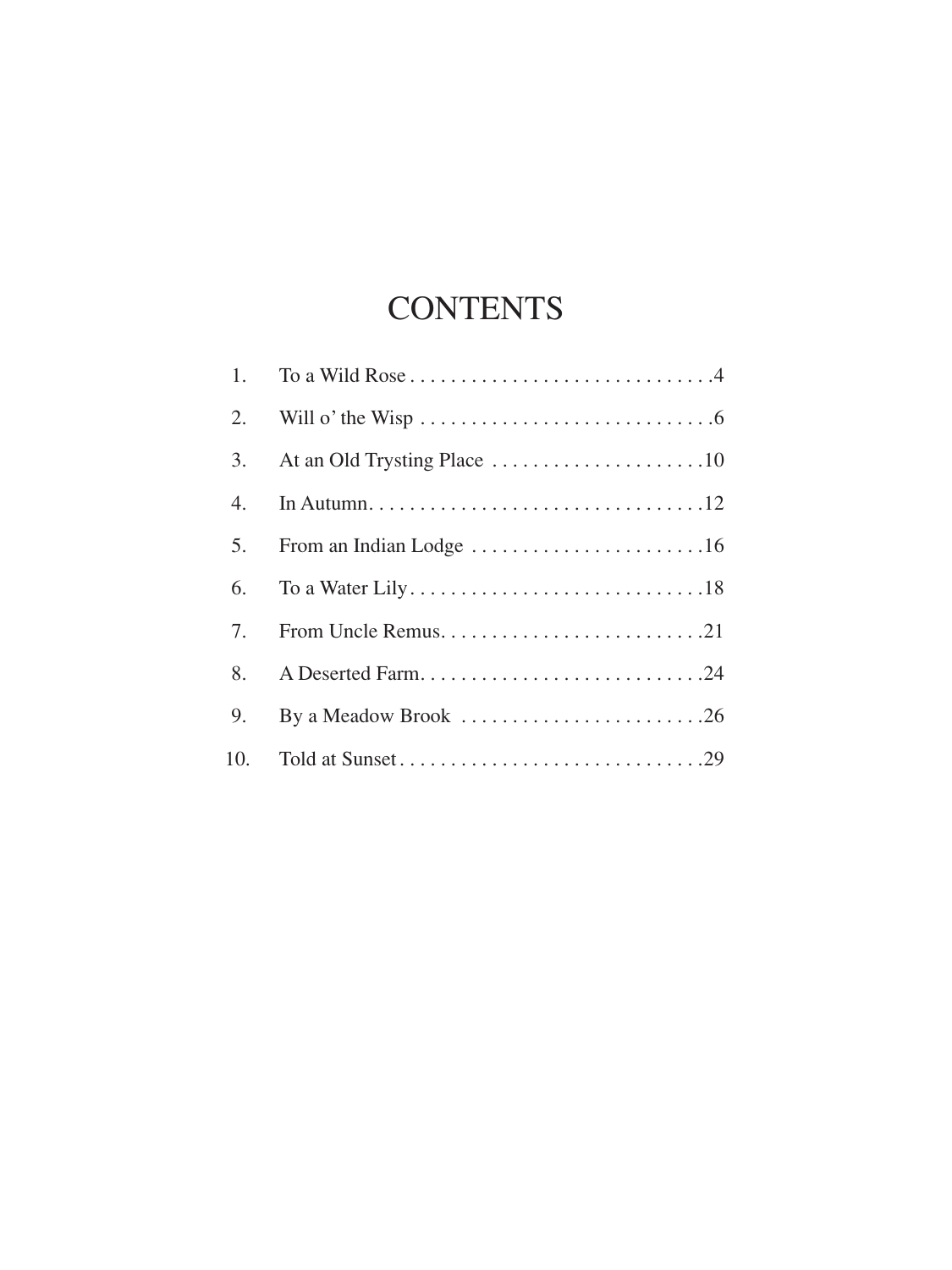## **ABOUT** *WOODLAND SKETCHES* **AND ITS COMPOSER**

Edward MacDowell (1861-1908) has the distinction of being regarded as the first great American composer, although he disliked being classified as any sort of nationalist. He regarded music as a truly international language, and he knew that his style was largely the product of European, particularly German, influence. Enthusiastic, brilliant, tall, handsome and red-haired, he was idolized as a super-star during his lifetime, both in the United States and abroad. He was a virtuoso pianist, good enough to really impress the incredible Franz Liszt, with whom he studied for a time. He was a thoroughly educated and dedicated musician, and when he was appointed the first head of the Columbia University Department of Music in 1896, his appointment bore the acknowledgment that he was "the greatest musical genius America has produced." The lectures he delivered at Columbia University covered an amazing array of musical subjects, which he made interesting by his ability to illustrate at the keyboard, with great success. One of his students wrote:

*They were beautifully illuminated talks, delivered with so much freedom and such a rush of enthusiasm that one felt the hour never held all that wanted to be said, and in its longing to get out, the abundant knowledge kept spilling over into the tomorrows. His ideas were not tied up in manuscript, nor doled out from notes. They came untrammeledfrom a wonderfully versatile mind, and they were illustrated with countless musical quotations and interlined with a wealth of literary and historical references.*

MacDowell clubs and societies were formed in cities large and small. Books of poetry and essays were written about him and his music. He was honored by Princeton and by the University of Pennsylvania with honorary doctorates.

MacDowell composed a vast quantity of piano music, including four large sonatas. He also wrote several dozen songs and a number of orchestral pieces. Of all these efforts, it is the charming, unpretentious suite of musical minatures, Woodland Sketches, that has survived as his best known work. The titles themselves, "To a Wild Rose," "Will o' the Wisp," "From Uncle Remus," etc., add to the nostalgia expressed in these cameos whose worth transcends their designation as period pieces. It is precisely this son of composition that found MacDowell at his best. The simplistic honesty of these diminutive tone-poems is responsible for their enduring success, and has led one prominent music critic of our own era to observe that "To a Wild Rose" is worth all the four piano sonatas rolled together.

The thematic material of "From an Indian Lodge" is known to have been taken from a melody of the Brotherton Indians. The last selection in the suite, "Told at Sunset," reiterates a considerable amount of thematic material heard in the other pieces of the set. Beginning in measure 17, the melody of "At an Old Trysting Place" is re-stated. Measure 60 begins a quotation of the principal theme of "A Deserted Farm, " and the piece ends boldly with the concluding material of "From an Indian Lodge." This interesting thematic continuity, also evident in more subtle similarities that may be discovered between the various individual pieces, gives the suite a considerable element of drama when it is performed in its entirety.

Willard A. Palmer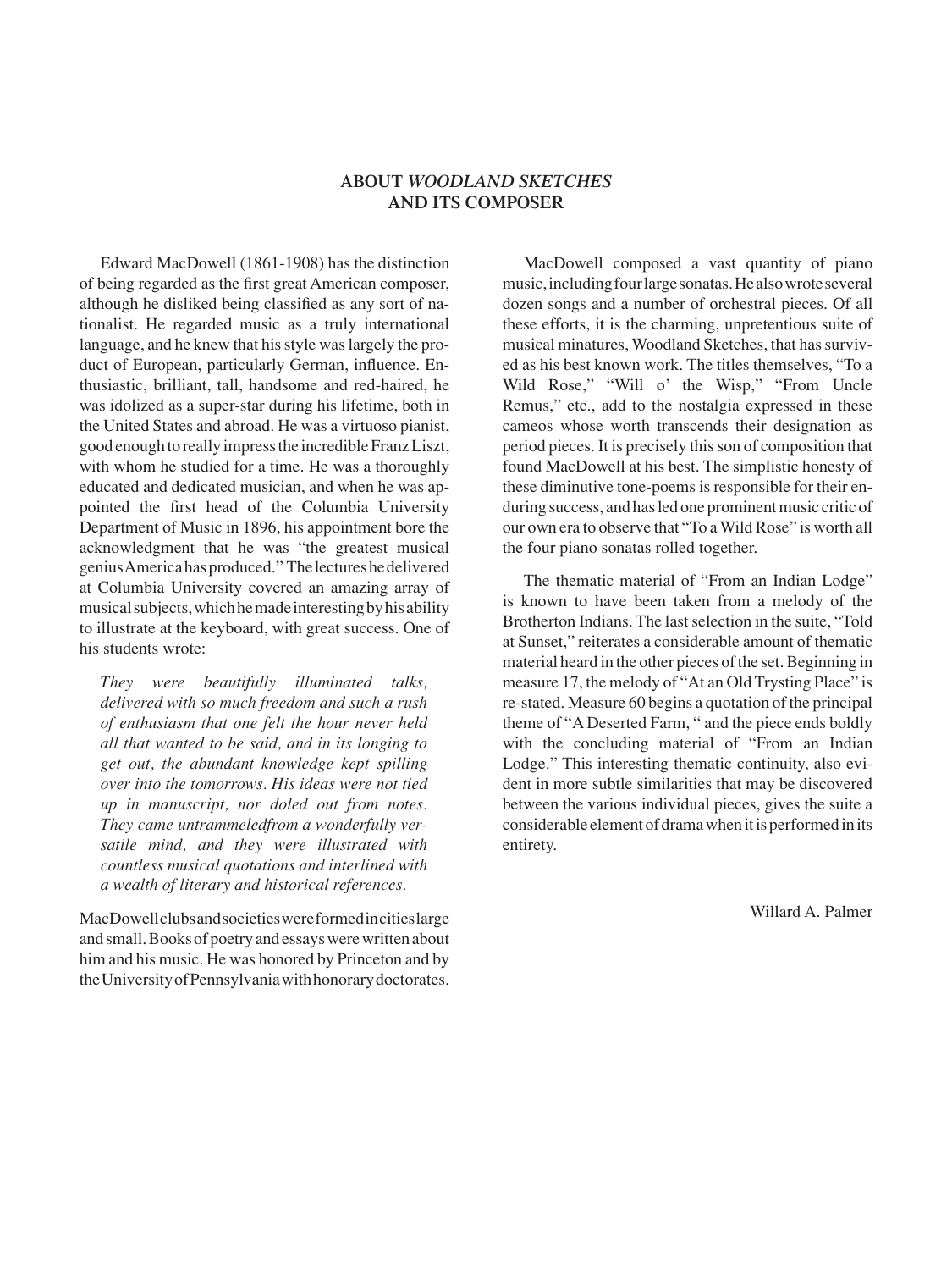1. To a Wild Rose









(a) Pedal indications are by the editor.